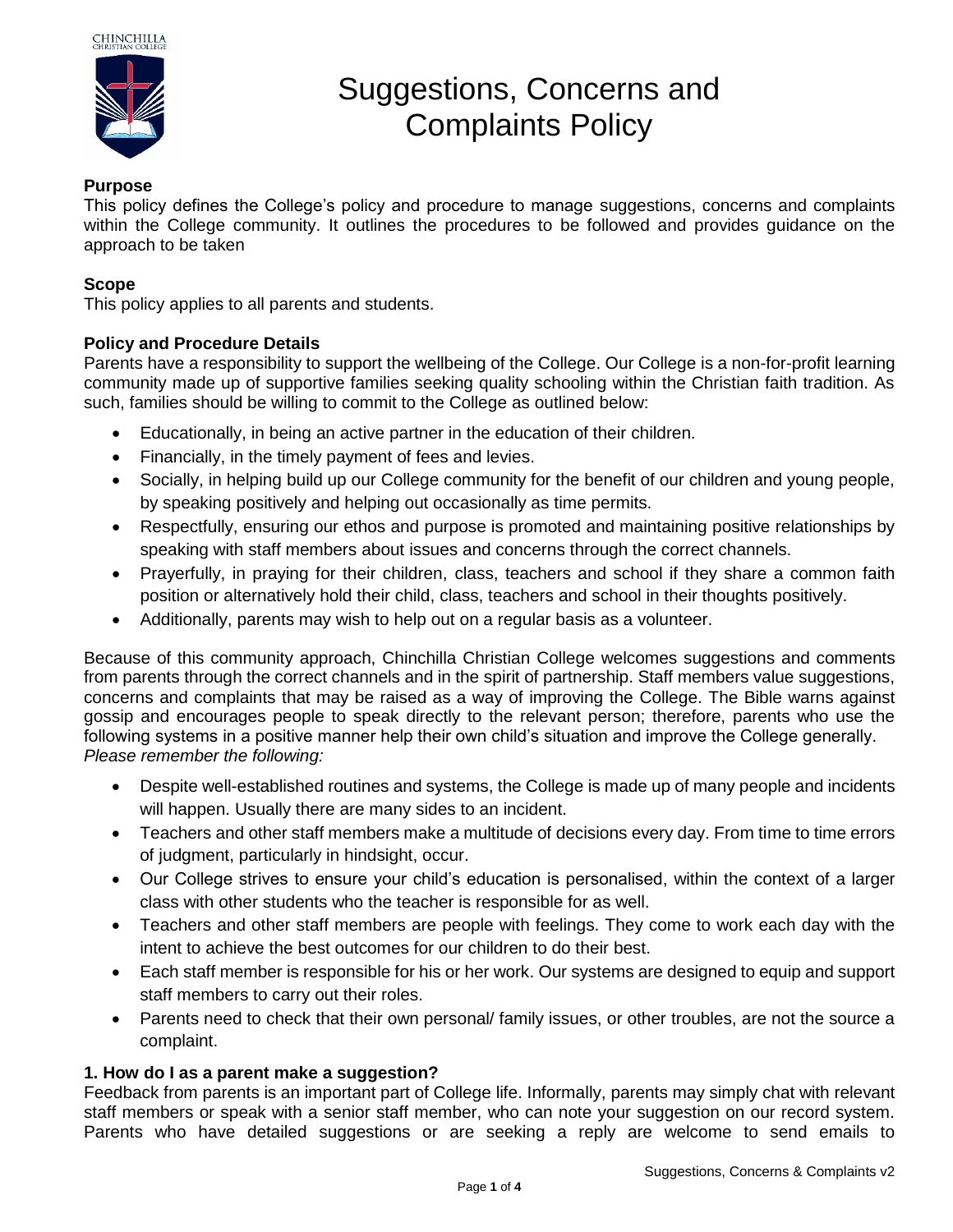[admin@chinchillacc.qld.edu.au.](mailto:admin@chinchillacc.qld.edu.au) These too will be added to our record system. Please add a subject line, for example, Feedback: buses.

#### **2. How do I as a parent raise an issue or concern that affects my child generally or specifically?**

*Despite the efforts we undertake to communicate with families, concerns and issues arise from time to time between home and school when working with children and young people. Often the need is to clarify something we have said, handled, missed, overlooked or just not explained well enough.*

The proven best method is to speak directly with the relevant staff member as early as possible. Through direct communication we have an opportunity to share our stories, establish mutual respect and build community.

When you phone the College or come in it is usually someone at Reception who will initially speak with you. The staff member will be able to help with a range of everyday issues; however, once the issue becomes specific to your child, they may need to refer you to the staff member concerned. This may mean the staff member will need to contact you later in the day, or the next day, depending on circumstances and the timetable.

*Steps to resolving issues specific to your children:*

- Have a chat with the relevant staff member.
- If the chat didn't resolve matter, then it is time to have a chat with a Senior Staff member who has responsibility over the area of concern. This is best achieved by having all parties involved to have a meeting, that is, the original staff member will be present to ensure clear communication.
- If the matter is still an issue, the Principal to be briefed and meet with the parties involved to seek a way forward that helps all involved.

## **3. How do I as a parent make a complaint?**

Usually issues and concerns at Chinchilla Christian College can be resolved quickly and to the mutual benefit of all as per Section 2. However, a parent may need to express dissatisfaction with a real or perceived problem, that is, more than just raising a concern or an issue. For example, we have:

- *done something wrong;*
- *failed to do something that we should have done; or*
- *acted unfairly or impolitely.*

A complaint may be made about the College as a whole, about a specific area in the College, or about an individual member of staff. A complaint will be treated as an expression of genuine dissatisfaction that needs a response.

#### *Procedure for complaints made by parents:*

## *Who do I talk to?*

When you contact the school about a complaint, ask to speak to Tina or Desrey. Be as clear as possible about what is troubling you so that we can help you. While sometimes emotions are running high, the best way is to communicate the problem and work with us for a solution. If it is recommended that a formal complaint is to be lodged, it is essential that a clear written account is made by the parent that clearly outlines what the complaint is and the context of the complaint. *"What will happen next?"*

If you raise something face-to-face or by telephone, we can acknowledge the complaint has been made immediately. If your complaint is in writing (letter or email) then we will acknowledge your complaint as quickly as possible. No matter the delivery of the complaint, complaints will be recorded by the College and tracked until the matter has been addressed.

Hopefully we will be able to resolve the matter quickly, often with a conversation immediately or as soon as possible with a Senior Staff member along with the staff members involved (unless this is not suitable due to the nature of the complaint). However, in some circumstances we will need to collect more information before responding. You will be given a date by which time you will receive a response. If a detailed exploration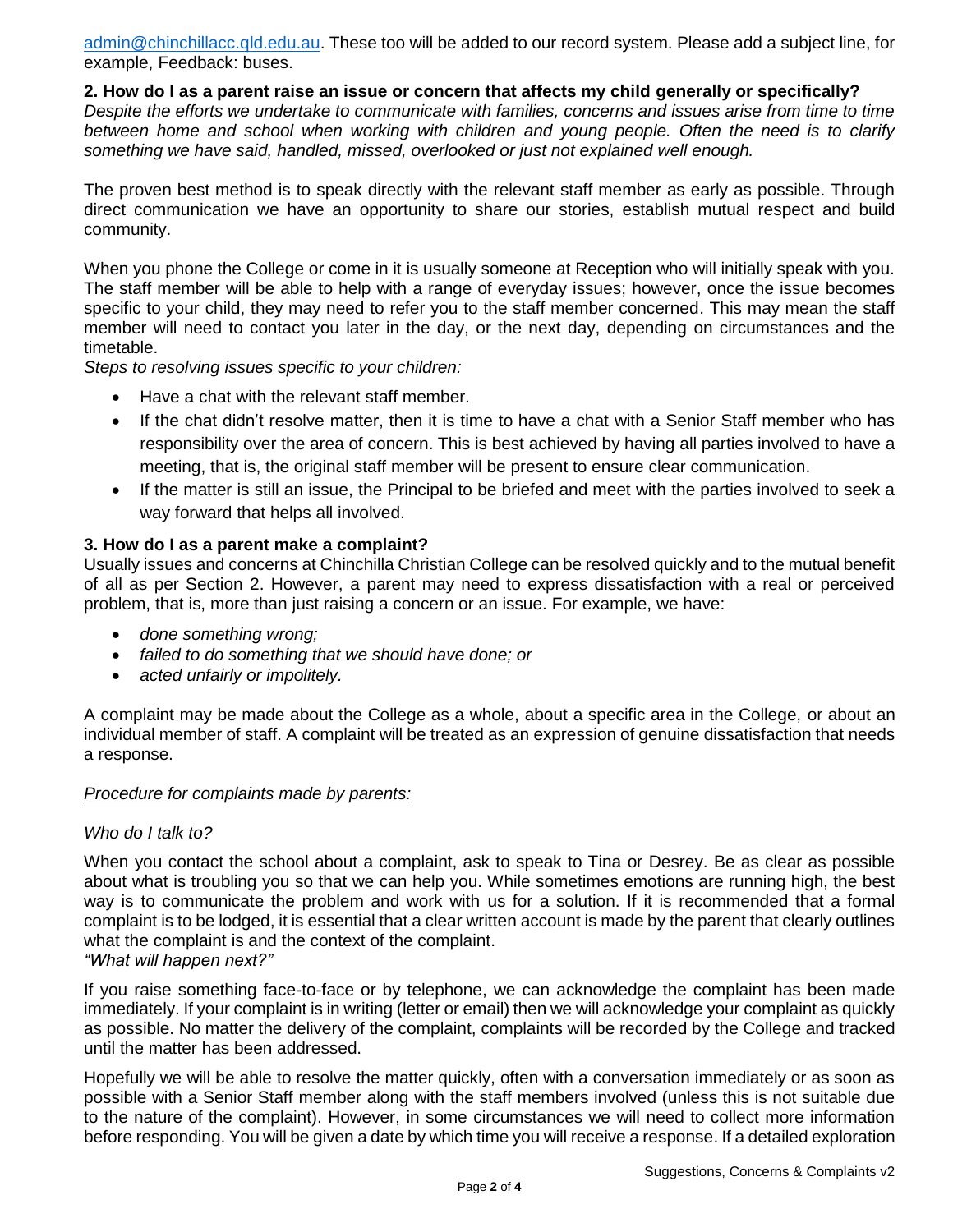of the issue is needed, a letter or report will be sent to you as quickly as possible: in the meantime, we will keep you informed. The report will tell you of the outcome of your complaint. It will explain the conclusion, the reasons for it, and any action taken or proposed.

## *"What happens about confidentiality?"*

Your complaint will be treated in a confidential manner and with respect. Knowledge of it will be limited to those directly involved. The CEO of CCM may also need to be informed. It is the College's policy that complaints made by parents should not rebound adversely on their children.

*Please also note:*

- We cannot entirely rule out the need to make third parties outside the school aware of the complaint and possibly also the identity of those involved. This would only be likely to happen where, for example, a child's safety is at risk or it becomes necessary to refer matters to the Police.
- While information relating to specific complaints will be kept confidentially on file, we would point out that anonymous complaints might not be pursued.
- Action, which needed to be taken under staff disciplinary procedures as a result of complaints, would be handled confidentially within the school.
- Privacy matters may be involved and these would be pointed out in any response.
- There is no room for threats, targeted personal or family comments, or basically nasty actions against staff. Apart from any civil or criminal consequence of such action, our enrolment contract with you would be subject to review of cancellation based on the contract termination clause: mutual trust and co-operation between us (staff members and you) breaks down.
- The College has well established policies in line with its ethos and charter to operate the school. Parents select to send their children to the College because of the ethos and charter of the school and agree at the time of entering into a contract to support the policies and procedures of the College. In this manner we work as a community to bring about and preserve the ethos of the College.
- We will act in the best interests of individual students and the student body generally. At times this may be at conflict due to an individual student being a risk to the student body generally. This may mean we do not always act in accordance with your requests.

## *"What if I am not satisfied with the outcome?"*

We hope that together the matter can be resolved or at least that you are satisfied that your concerns have been fully and fairly considered even if the matter did not exactly turn out the way you wanted it to. In the rare situations where you believe the process has not been addressed correctly, you are welcome to meet with the Principal to discuss a way forward.

If you or the Principal believe a third party would be helpful in resolving the complaint, the CEO of CCM will become involved or appoint a relevant/experienced third party. The CEO or the third party will be asked to contact you for a preliminary chat. The Principal will be asked to pass on the details of the complaint. The CEO or appointed relevant/experienced third party will examine the matter thoroughly before responding. It is sometimes necessary that a meeting with all parties be arranged. You may wish to be supported by a friend.

#### Other FAQs:

## *"I don't want to complain as such, but there is something bothering me", what should I do?*

The school is here for you and your child, and we want to hear your views and your ideas. See the method for raising an issue or concern that affects my child generally or specifically (in Section 2 of this document)?

*"I am not sure whether to complain or not?"*

If as a parent you have a complaint, you are entitled to raise the complaint. If in doubt, you should contact the College, as we are here to help. The College recognises and acknowledges your entitlement to complain and we hope to work with you in the best interests of the children and young people in our care.